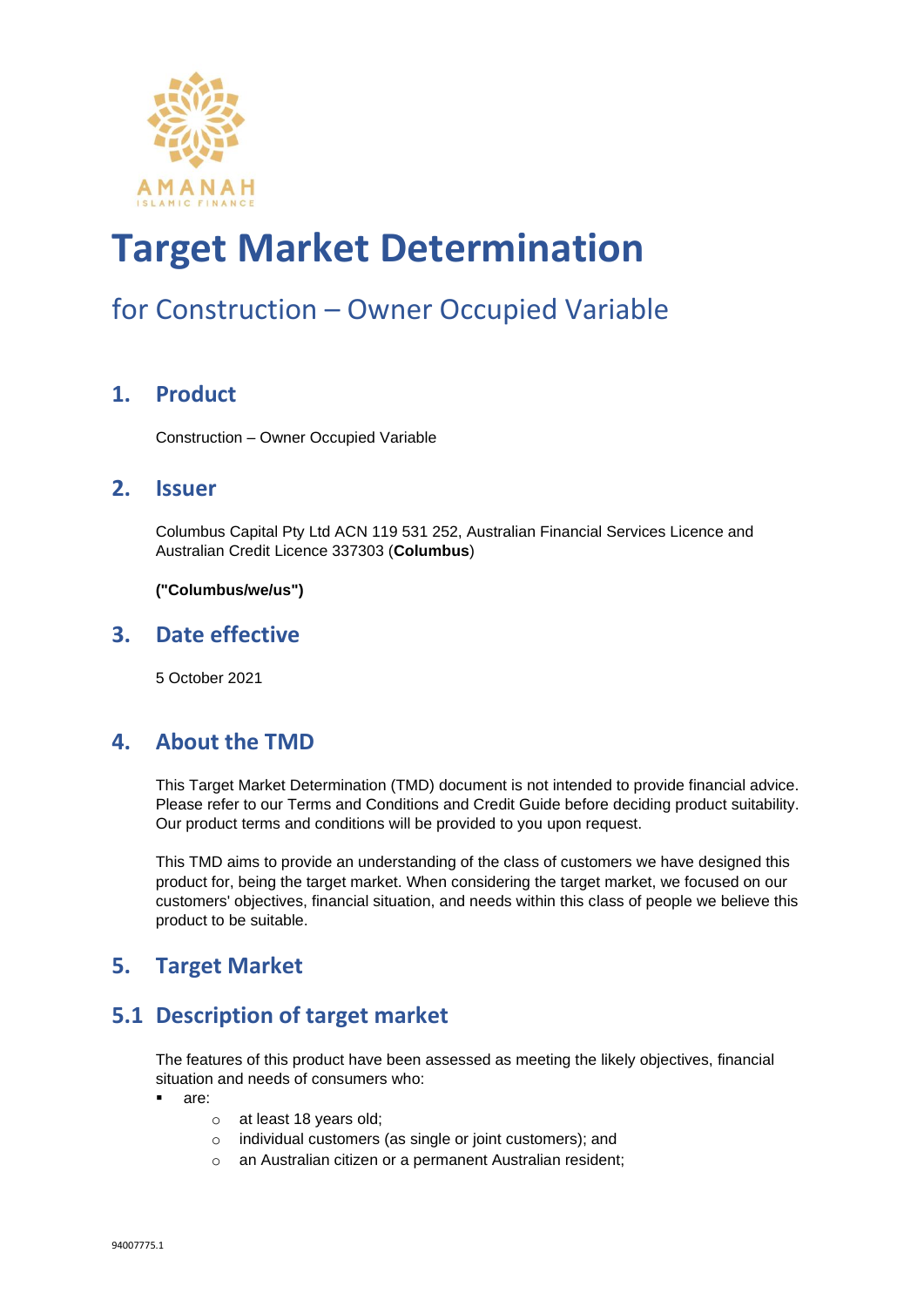

### for Construction – Owner Occupied Variable

- **•** require finance to build a new owner-occupied home, renovate or demolish and rebuild an owner-occupied property;
- **•** Rent Only option available during construction phase (max 12 months) reverting to Principal & Rent.
- require an offset account;
- require the flexibility of a variable rental rate;
- require the ability to make additional extra payments without penalty; and
- want the option of either principal and rent or rent only payments.
- satisfy our eligibility criteria;
- requires Sharia compliant finance facility

Although variable rent rates fluctuate, the product meets the likely objectives, financial situation and needs of consumers in the target market because it allows them to deposit funds into an offset account and/or make additional payments directly into the finance to reduce the amount of rent payable whilst maintaining the ability to draw on surplus funds when required. This product also allows consumers to select rent only or principal and rent payments in order to reduce their overall debt and build equity.

#### **5.2 Classes of consumers for who the product may not be suitable**

This product may not be suitable for consumers who:

- do not meet the eligibility requirements;
- are seeking the certainty of fixed payments over the term of the finance;
- are looking to purchase or refinance a residential owner occupied property;
- are looking to construct a property; or
- require the ability to provide alternative methods of income verification.

#### **5.3 Description of the Product, including key attributes**

- Variable rental rate;
- Payment options:
	- o principle and rent; or
	- o rent only
- Redraw available
- Minimum finance size: \$50,000
- Maximum Finance Size: \$2,000,000 (subject to LVR and postcode policy)
- Maximum LVR:
	- o 80% for Inner-City postcodes
	- o 90% for Regional postcodes
	- o 90% for Metro and Non-Metro postcodes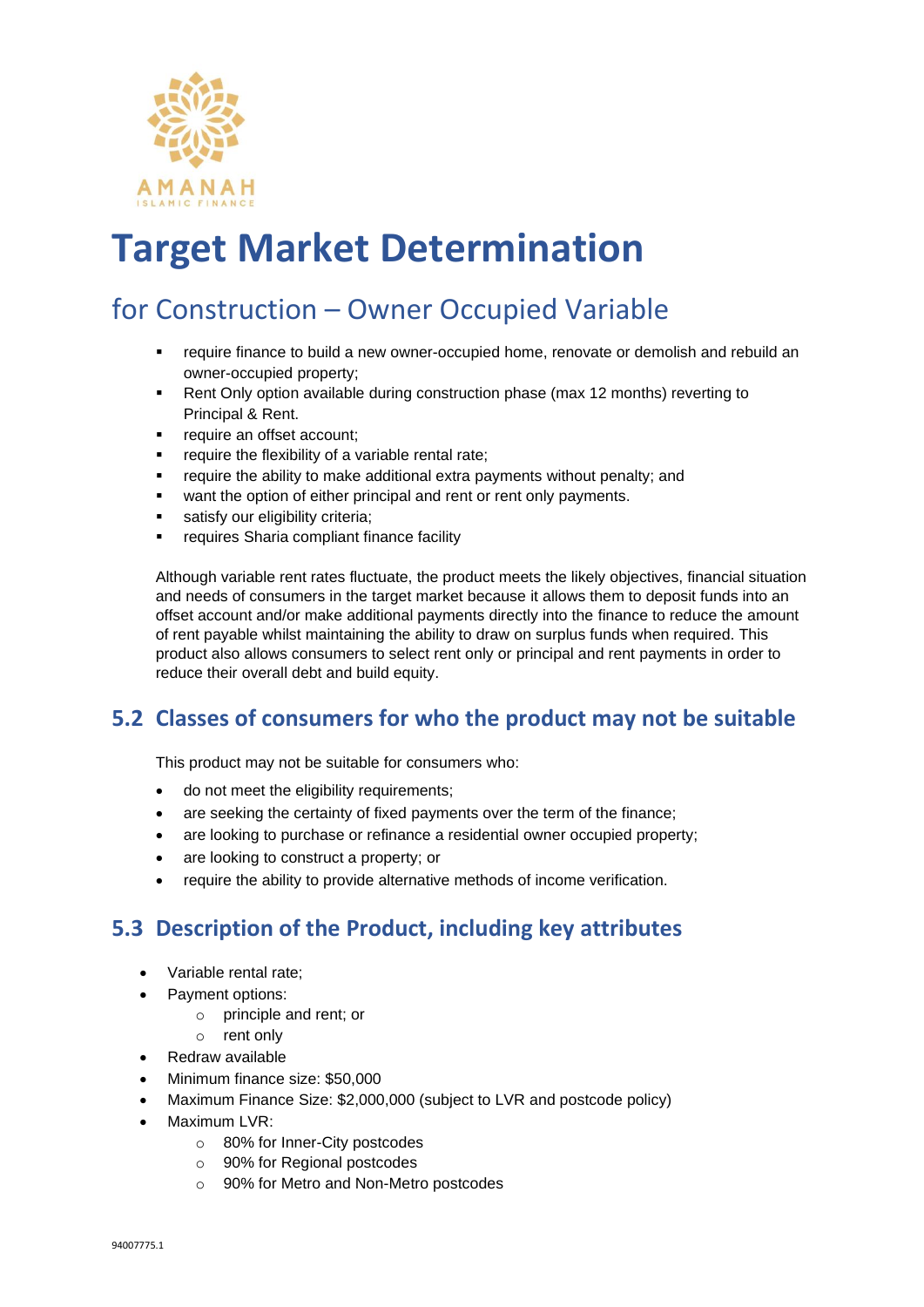

### for Construction – Owner Occupied Variable

- Offset facility available
- Application fee may be payable
- Settlement fee may be payable
- Valuation fee may be payable
- Ongoing fee may be payable

#### **6. Distribution Conditions/ Restrictions**

The following distribution channels and conditions have been assessed as being appropriate to direct the distribution of the product to the target market:

- **Direct** 
	- Online
	- By phone
	- In person (e.g. branch, agency, or premises visit)
- Third party Accredited mortgage brokers subject to Best Interests Duty (BID)

The distribution channels and conditions are appropriate because:

- the product has a wide target market;
- our staff have the necessary training, knowledge and accreditation (if required) to assess whether the consumer is within the target market. All of our staff must continually satisfy annual compliance reviews.
- we rely on existing distributors, methods, controls and supervision already in place;
- our approval system has checks and controls in place to flag applicants who may be outside the target market; and
- accredited mortgage brokers are subject to a higher duty under BID to ensure that the product is in the best interests of the particular consumer.

#### **7. TMD Reviews**

We will review this TMD as follows: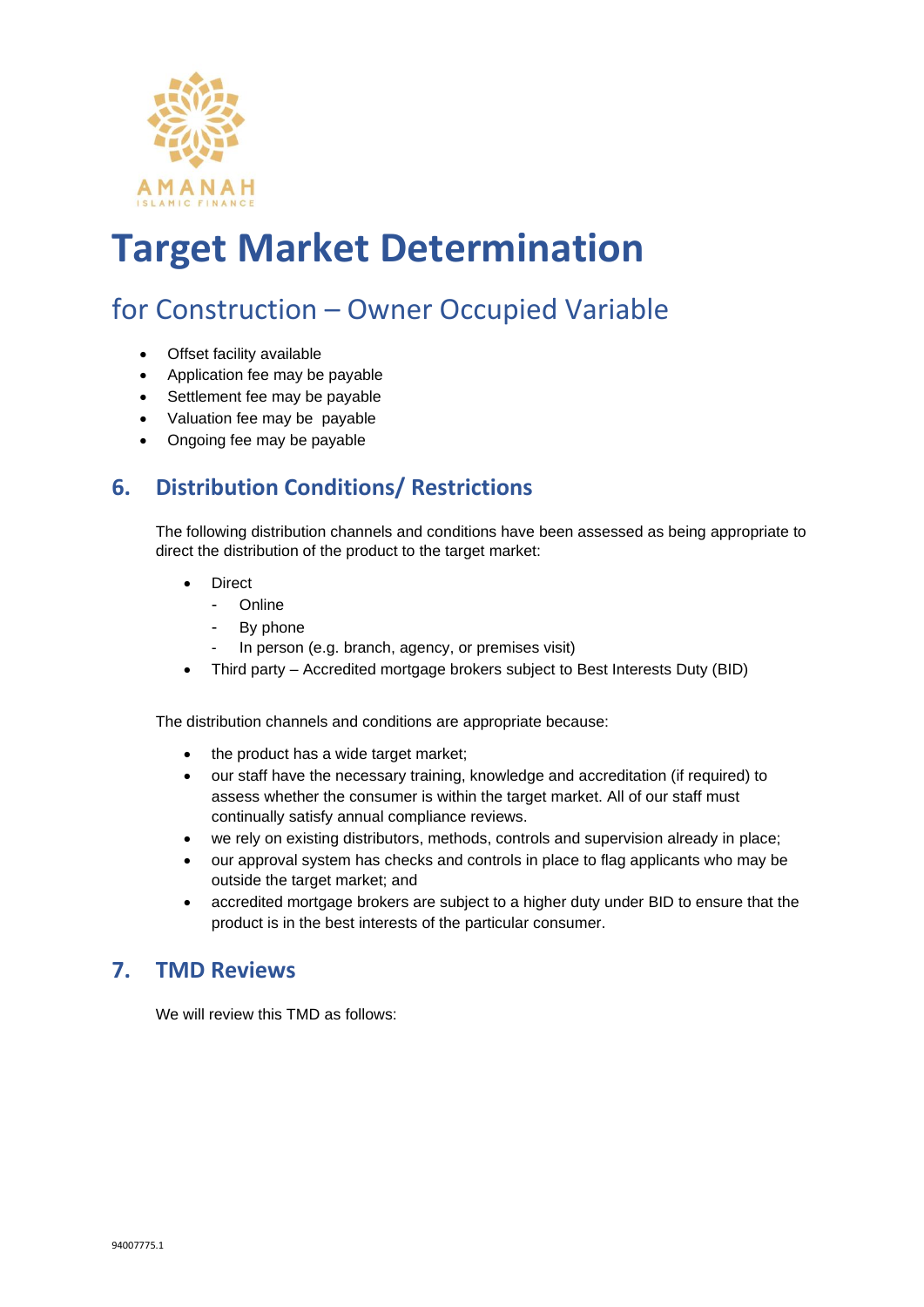

### for Construction – Owner Occupied Variable

| Initial review  | Within 12 months of the date of this TMD                                                                                                                                                                                                                                                                                                                                                                                                                                                                                                                                                                   |
|-----------------|------------------------------------------------------------------------------------------------------------------------------------------------------------------------------------------------------------------------------------------------------------------------------------------------------------------------------------------------------------------------------------------------------------------------------------------------------------------------------------------------------------------------------------------------------------------------------------------------------------|
| Periodic review | Each year on the anniversary of this TMD.                                                                                                                                                                                                                                                                                                                                                                                                                                                                                                                                                                  |
| Review triggers | Specific events will prompt Columbus to review this TMD, which<br>includes:<br>A significant dealing of the product to consumers outside the<br>target market occurs;<br>A significant number of complaints are received from<br>٠.<br>customers in relation to the product;<br>A significant number of defaults occur;<br>A significant breach has occurred in connection with the<br>۰.<br>issuing and distribution of this product; and<br>A significant number of late payments are being recorded;<br>A material change is made to this product.<br>Unexpected early stage arrears are detected<br>٠. |

If a review trigger occurs, we will complete a review of the TMD within ten business days. Meanwhile, we will cease to offer this product to our customers until our TMD review concludes and any necessary changes to the product or TMD, including distribution methods, are made.

#### **8. Monitoring and reporting of this TMD**

The following data must be provided to us by any person who engages in retail product distribution conduct in relation to this product:

| <b>Type of information</b> | <b>Description</b>                                                                                                                                  | <b>Reporting period</b>                                                                    |
|----------------------------|-----------------------------------------------------------------------------------------------------------------------------------------------------|--------------------------------------------------------------------------------------------|
| <b>Specific Complaints</b> | Details of the complaint, including<br>name and contact details of<br>complainant and substance of the<br>complaint.                                | As soon as practicable and within<br>10 business days of receipt of<br>complaint.          |
| Complaints                 | Number of complaints                                                                                                                                | Every 6 months                                                                             |
| Significant dealing(s)     | Date or date range of the<br>significant dealing(s) and<br>description of the significant<br>dealing (eg, why it is not<br>consistent with the TMD) | As soon as practicable, and in<br>any case within 10 business days<br>after becoming aware |